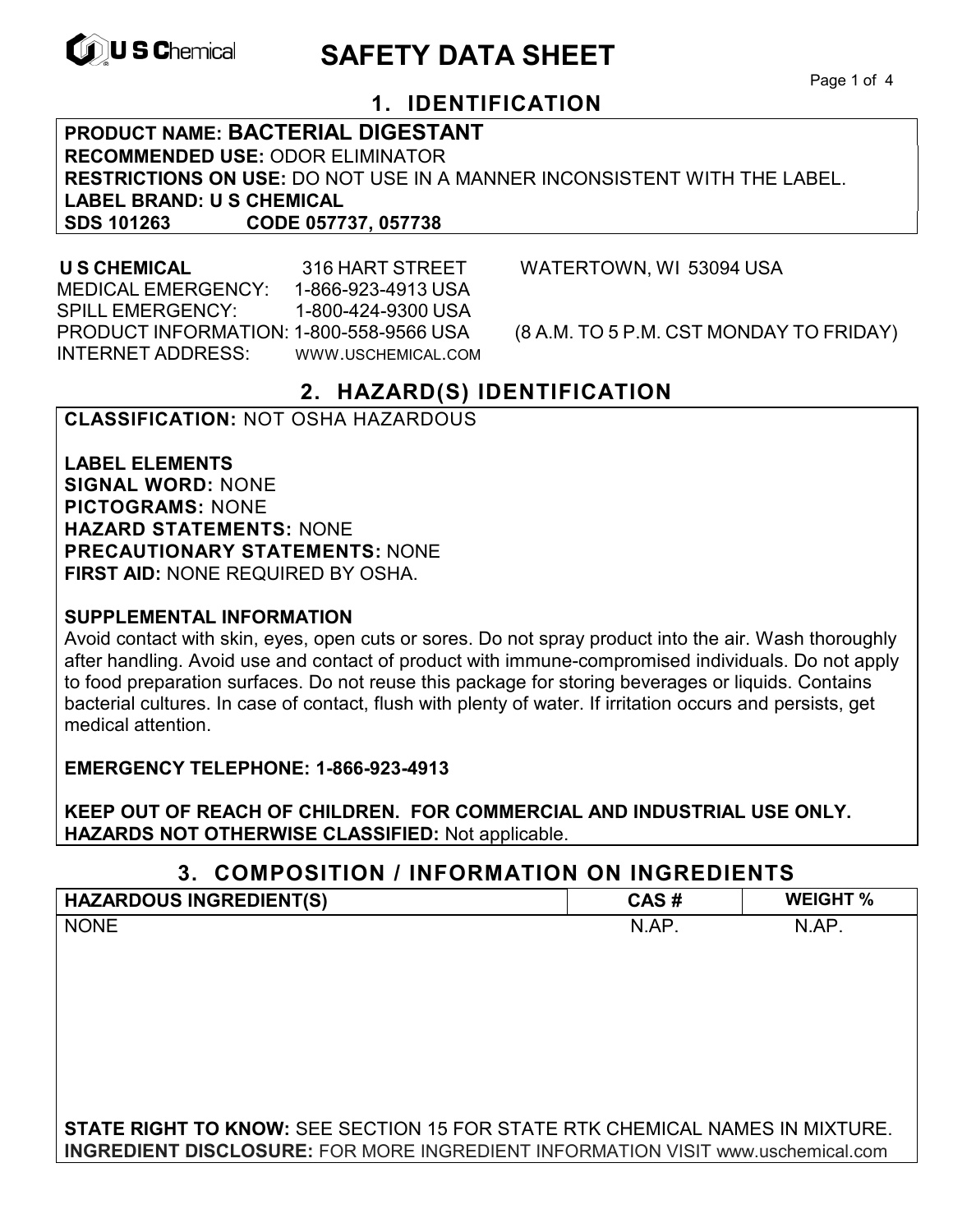# **4. FIRST-AID MEASURES** Page 2 of 4

**IF IN EYES:** FLUSH WITH PLENTY OF WATER. IF IRRITATION OCCURS AND PERSISTS, GET MEDICAL ATTENTION.

**IF ON SKIN:** FLUSH WITH PLENTY OF WATER. IF IRRITATION OCCURS AND PERSISTS, GET MEDICAL ATTENTION.

**IF SWALLOWED:** IF CONSCIOUS, DILUTE BY DRINKING UP TO A CUPFUL OF MILK OR WATER AS TOLERATED.

**IF INHALED:** NO SPECIFIC FIRST AID MEASURES ARE REQUIRED.

**EMERGENCY TELEPHONE: 1-866-923-4913** 

**MOST IMPORTANT SYMPTOMS / EFFECTS:** MAY BE MILDLY IRRITATING TO EYES. BACTERIAL INFECTION MAY OCCUR THROUGH OPEN WOUNDS OR BROKEN SKIN. **MEDICAL CONDITIONS AGGRAVATED:** NONE KNOWN.

**NOTE TO PHYSICIAN:** CALL 1-866-923-4913 FOR EXPOSURE MANAGEMENT ASSISTANCE.

# **5. FIRE-FIGHTING MEASURES**

**CHEMICAL HAZARDS:** NON-FLAMMABLE. **COMBUSTION PRODUCT HAZARDS:** OXIDES OF CARBON, SULFUR + OTHER FUMES. **METHODS:** SELECT EXTINGUISHER AND METHODS BASED ON FIRE SIZE AND TYPE. **EQUIPMENT:** WEAR SCBA AND FULL PROTECTIVE GEAR AS CONDITIONS WARRANT. **NFPA RATING:** HEALTH-1/FLAMMABILITY-0/ INSTABILITY-0/SPECIAL HAZARD-N.AP. **SUITABLE EXTINGUISHERS:** WATER, DRY CHEMICAL, CO2 OR FOAM SUITABLE FOR FIRE. **UNSUITABLE EXTINGUISHERS:** NO RESTRICTIONS BASED ON CHEMICAL HAZARDS.

# **6. ACCIDENTAL RELEASE MEASURES**

**PERSONAL PRECAUTIONS:** KEEP PEOPLE OUT OF AREA. RUBBER BOOTS RECOMMENDED. BE CAREFUL NOT TO SLIP. WASH THOROUGHLY AFTER CLEAN-UP. **ENVIRONMENTAL PRECAUTIONS:** PREVENT SPILL FROM ENTERING DRAIN, STORM SEWER OR SURFACE WATERWAY. PREVENT WATER AND SOIL CONTAMINATION. **CLEAN-UP METHODS:** SMALL SPILLS MAY BE WIPED UP AND RINSED WITH WATER. FOR LARGER SPILLS, DIKE TO CONTAIN. PUMP TO LABELED CONTAINER OR ABSORB SPILLAGE AND SCOOP UP WITH INERT ABSORBENT MATERIAL. AFTER SPILL COLLECTION, RINSE AREA WITH WATER AND FOLLOW WITH NORMAL CLEAN-UP PROCEDURES.

# **7. HANDLING AND STORAGE**

**HANDLING:** FOLLOW ALL LABEL DIRECTIONS. INSTRUCT PERSONNEL ABOUT PROPER USE, HAZARDS, PRECAUTIONS, AND FIRST AID MEASURES. AVOID CONTACT WITH EYES. DO NOT TASTE OR SWALLOW. PRODUCT RESIDUE MAY REMAIN ON OR IN EMPTY CONTAINERS. HANDLE CAREFULLY TO AVOID DAMAGING CONTAINER. **STORAGE:** KEEP CONTAINER CLOSED WHEN NOT IN USE. STORAGE AT AMBIENT TEMPERATURES IN A DRY AREA OUT OF DIRECT SUNLIGHT. PROTECT FROM FREEZING. ROTATE STOCK REGULARLY. KEEP AWAY FROM FOOD AND DRINK. KEEP OUT OF REACH OF CHILDREN.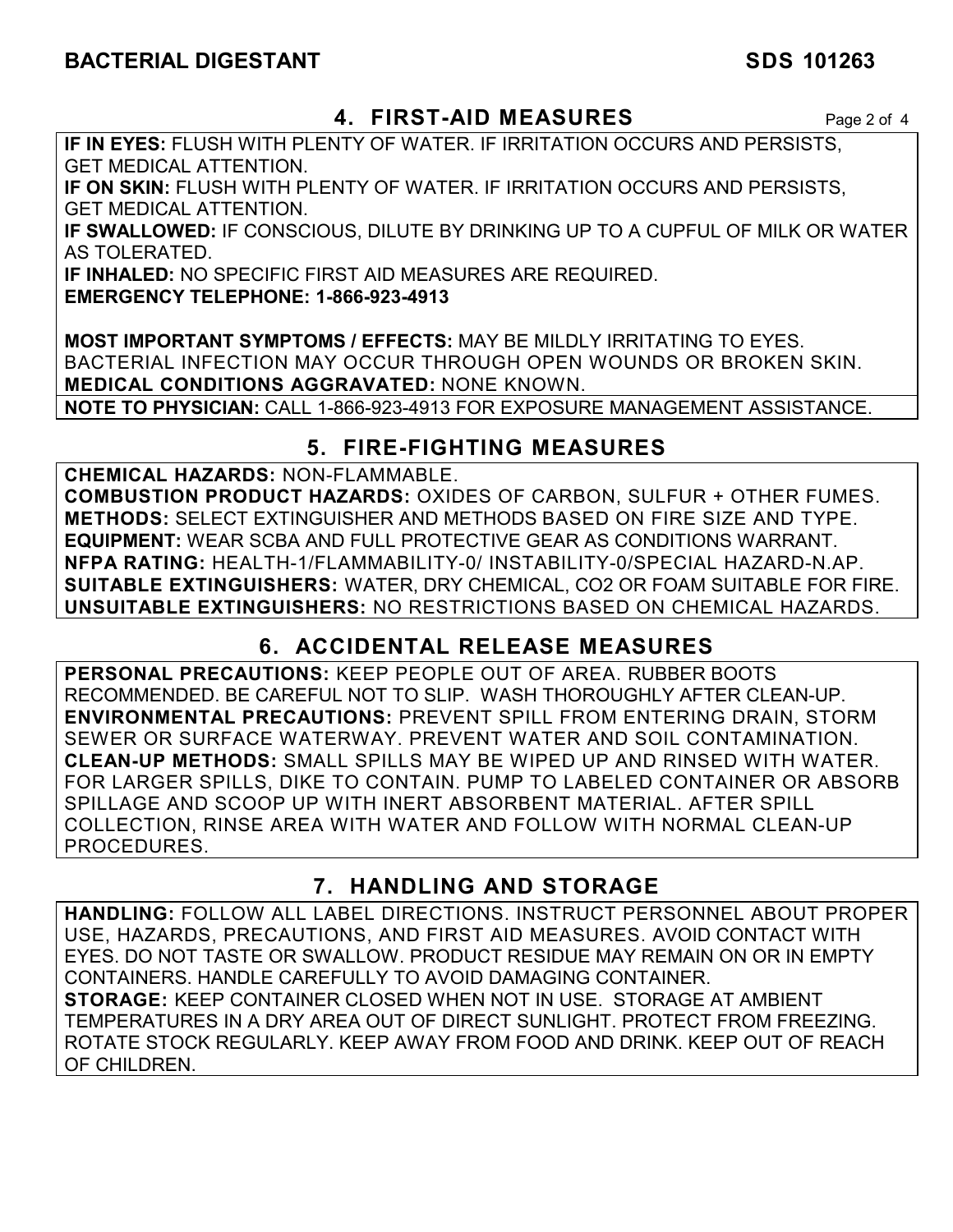### **8. EXPOSURE CONTROLS / PERSONAL PROTECTION** Page 3 of 4

**EXPOSURE LIMITS:** NONE

**ENGINEERING CONTROLS:** GENERAL ROOM VENTILATION IS ADEQUATE.

**PERSONAL PROTECTION** 

**EYES:** PROTECTIVE EQUIPMENT NOT REQUIRED.

**HANDS:** PROTECTIVE EQUIPMENT NOT REQUIRED.

**RESPIRATORY:** PROTECTIVE EQUIPMENT NOT REQUIRED.

**FEET:** PROTECTIVE EQUIPMENT NOT REQUIRED.

**BODY:** PROTECTIVE EQUIPMENT NOT REQUIRED.

**HYGIENE MEASURES:** HANDLE IN ACCORDANCE WITH GOOD INDUSTRIAL HYGIENE AND SAFETY PRACTICE.

# **9. PHYSICAL AND CHEMICAL PROPERTIES**

| APPEARANCE: OPAQUE WHITE LIQUID        | <b>AUTO-IGNITION TEMPERATURE: N.AV.</b>    |
|----------------------------------------|--------------------------------------------|
| <b>ODOR: FLORAL</b>                    | <b>DECOMPOSITION TEMPERATURE: N.AV.</b>    |
| pH CONCENTRATE: 7.5                    | <b>EXPLOSIVE LIMITS (LEL/UEL): NONE</b>    |
| pH READY-TO-USE: N.AP.                 | <b>EVAPORATION RATE: N.AV.</b>             |
| pH @ USE DILUTION: N.AV.               | FLAMMABILITY (SOLID, GAS): N.AP.           |
| <b>PHYSICAL STATE: LIQUID</b>          | <b>FLASH POINT: NONE</b>                   |
| <b>RELATIVE DENSITY (WATER): 1.000</b> | INITIAL BOILING POINT/RANGE: N.AV.         |
| <b>SOLUBILITY (WATER): COMPLETE</b>    | <b>MELTING POINT/FREEZING POINT: N.AV.</b> |
| VAPOR PRESSURE: N.AV.                  | <b>ODOR THRESHOLD: N.AV.</b>               |
| VAPOR DENSITY: N. AV.                  | PARTITION COEFF. (N-OCTANOL/WATER): N.AV.  |
| <b>VISCOSITY: NON-VISCOUS</b>          | <b>OTHER: N.AV.</b>                        |

# **10. STABILITY AND REACTIVITY**

**REACTIVITY:** NO HAZARD.

**CHEMICAL STABILITY:** STABLE.

**POSSIBILITY OF HAZARDOUS REACTIONS:** NONE KNOWN. WILL NOT POLYMERIZE. **CONDITIONS TO AVOID:** TEMPERATURES BELOW 35°F (1.6°C) OR ABOVE 120°F (49°C). **MATERIALS TO AVOID:** DIRECT MIXING WITH OTHER CHEMICALS. MIX ONLY WITH WATER. **HAZARDOUS DECOMPOSITION PRODUCTS:** NONE UNDER NORMAL CONDITIONS.

# **11. TOXICOLOGICAL INFORMATION**

**ROUTES OF EXPOSURE:** EYES, SKIN, INGESTION, INHALATION. **INFORMATION ON ROUTES OF EXPOSURE:** NO LC50/LD50 TEST DATA FOR MIXTURE. **ACUTE EFFECTS/SYMPTOMS**

 **EYES:** MAY BE MILDLY IRRITATING TO EYES. MAY CAUSE REDNESS AND WATERING. **SKIN:** MAY BE MILDLY IRRITATING TO SENSITIVE SKIN. BACTERIAL INFECTION MAY OCCUR THROUGH OPEN WOUNDS OR BROKEN SKIN.

 **INGESTION:** MAY CAUSE IRRITATION, NAUSEA, VOMITING AND DIARRHEA. **INHALATION:** NONE KNOWN.

**CHRONIC / OTHER EFFECTS:** NO REPORTABLE GERM CELL MUTAGENS, SKIN SENSITIZERS, RESPIRATORY SENSITIZERS, REPRODUCTIVE TOXINS OR ASPIRATION HAZARDS. **SPECIFIC TARGET ORGANS (SINGLE/REPEATED):** NONE KNOWN.

**NUMERICAL MEASURES OF TOXICITY:** ATEmix (ORAL-RAT) = ABOVE 5000 MG / KG **CARCINOGENS:** NO REPORTABLE ACGIH, IARC, NTP, OR OSHA CARCINOGENS.